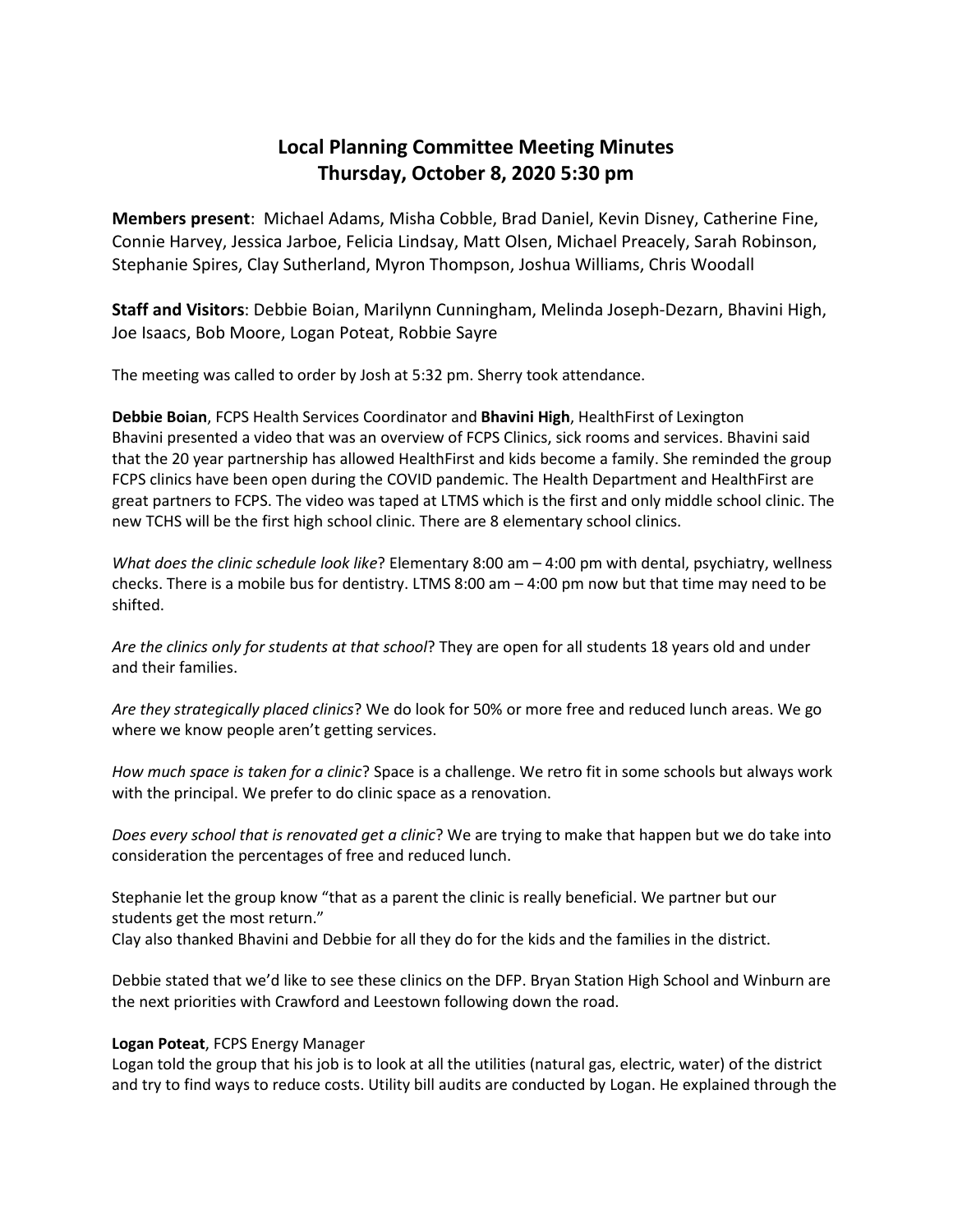years energy efficiency has improved but cost is increasing. We continue to build more schools and purchase more facilities.

Frederick Douglass High School has the lowest energy usage in the district with .56 per square ft. As we design new schools and renovate others, energy efficiency plays a major role. The utility cost at Douglass is about \$150K per year verses other high schools that run about \$700K annually. Melinda reminded the group that building occupants play a role in these numbers too.

There are Student Energy Teams that conduct utility audits throughout the district. LED lighting has been installed in 8 schools with grant money received.

Logan explained FCPS 2020 -2025 Sustainability and Wellness Plan. One of the initiatives is Go Green – Earn Green. A school is nominate each year to receive the Green Ribbon School. That website is https://www.fcps.net/Page/5436

*How much can we take the utility numbers into consideration when bonding?* Bond money is for construction and not used towards utilities. Utilities are paid from general fund money.

## **Joe Isaacs**, FCPS Director of Risk Management - Security and Safety

Joe presented on Safety and Security and Americans with Disabilities Act (ADA) considerations in our schools and other facilities. Safety and security audits start outside of the building. He told the group that crime prevention involves looking at a gates, fences, trees and shrubs to reduce hiding places around our schools. He reminded us the importance of good signage for first responders. Good lighting and emergency lanes marked correctly are also very important.

Joe said the extra nickel tax helped pay for safety initiatives that are so beneficial i.e. additional school police, secure vestibules, Raptor visitor management system, 2,000 cameras, blinds, door hardware, etc. Myron thanked the Board Chair on behalf of the Board for approving these safety initiatives. Risk Management reviews the whole school safety from the playgrounds, sidewalks and into the classroom. Each school is reviewed for ADA considerations. There are students that move into schools where handicap accessibility is needed. Risk Management takes care of those needs.

## **Bob Moore,** FCPS Director of Technology

Bob shared about the Technology Department as a whole and how it relates to facilities. Forty thousand Chromebooks and 25,000 personal computers are managed through Technology. Every school has a school technology coordinator that assist students and staff. System integrations take place through the Technology Department. Media Services and libraries coordinate with the schools through the Technology Department.

A checklist is used when Technology is dealing with facilities. KDE has standards for technology with regards to phones. FCPS band width standard is better than KDE standards. Technology staff works with Maintenance on lighting, HVAC through technology and the visitor management system, Raptor. The technology team also works closely with Risk Management on safety issues.

In the last 5 years FCPS have shifted from computer labs to students with their own devices in class. Most elementary schools had 2 computer labs. Many labs have been taken out of the school and the space used for something specific to a school program i.e. digital music and art.

General fund dollars are used for technology. FCPS receives Kentucky Education Technology (KETS) funds too.